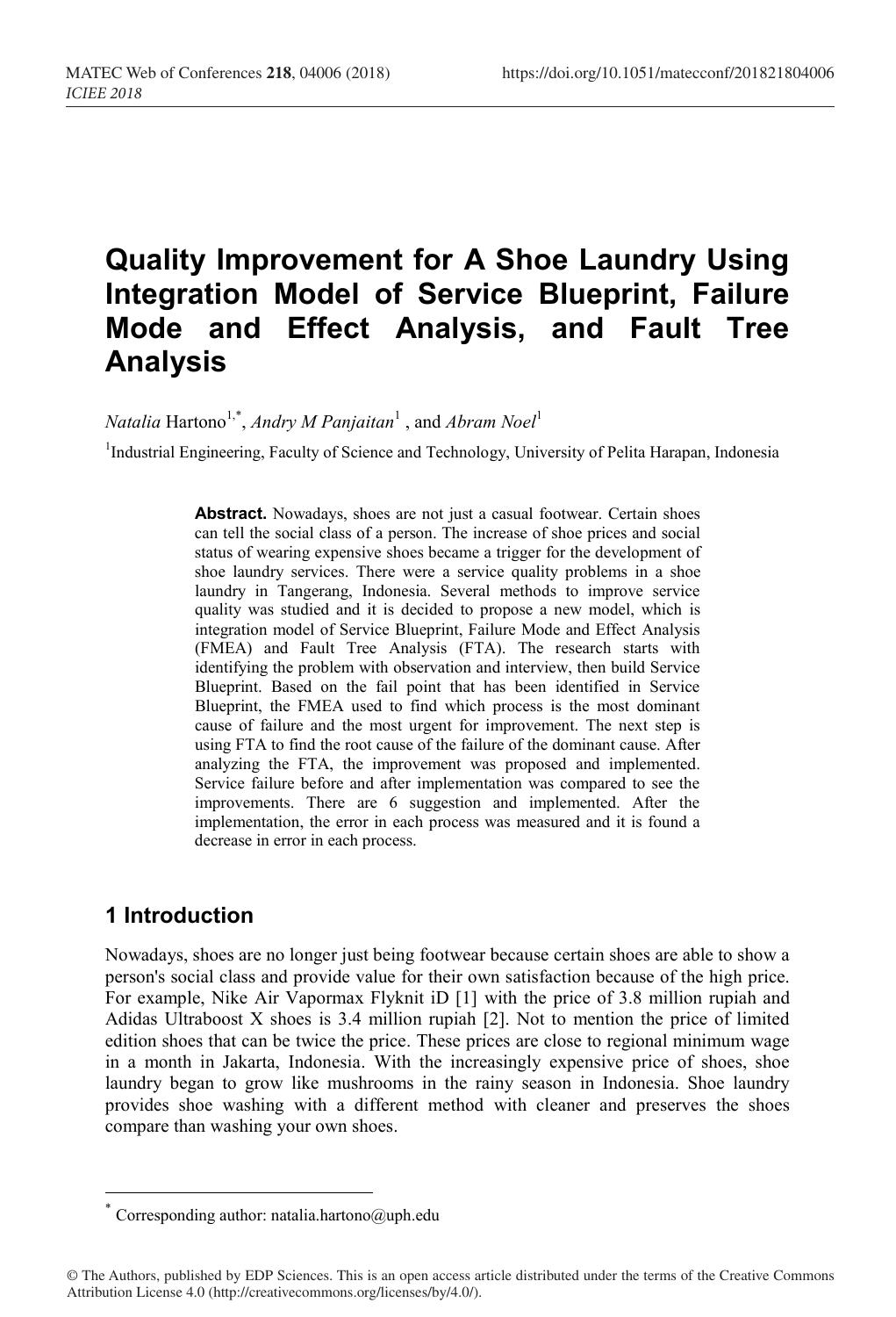Shoe laundry which is become the object of this research is a Small-Medium Micro Company that only has 4 workers including the owner. This shoe laundry has the quality of service problems. One of the obvious problems is mistaken in the process of washing shoes. Based on initial observations and interview, these errors occur due to several factors, such as human factors and tool factors. Errors that occur are varied, such as input errors on queuing registration system, soap used does not match the shoe material and wrong washing technique due to an error in deciding the shoe material. These errors cause delay and raise complaints from the customer, which is a service quality problem of this shoe laundry.

Literature study shows that to improve the quality of service, there are many tools. Service blueprinting is a well-known model of planning the service process as a system and this model was originally introduced by Lynn Shostack [3]. The components in Service Blueprint are able to analyze each service process in detail. A service blueprint is a picture or map that portrays the customer experience and the service system, so that the different people involved in providing the service can understand it objectively, regardless of their roles or their individual points of view [4]. In the service blueprint, sub-processes and activities in a service process are depicted and the relationship between them is established and related to the customer's contact points so it is possible to analyze how a service process can best be designed to support good customer perceived service quality [3]. The blueprint can be analyzed to determine likely failure points or bottlenecks in the process, as well as customer pain points [4]. Service Blueprint needs to be combined with other methods to give more directed quality improvement analysis because there is no analysis of the cause of service failure in Service Blueprint.

There are two methods that widely and commonly used in manufacturing as a quality tool, namely Failure Mode and Effect Analysis (FMEA) and Fault Tree Analysis (FTA). Both of these methods can also be used in the service field. FMEA is a quality tool that allows the user to examine the process from the viewpoint of its potential for failure and plan for its control through service, product or process design requirements so the failure is designed out of the process before it reaches the customer [5]. FTA can be simply described as an analytical technique, whereby an undesired state of the system is specified, depicts the logical interrelationships of basic events that lead to the undesired event [6].

The application of FMEA in service and FTA in service has been done, for example, is research of Geum [7] and Carvalho [8]. Previous studies on service improvements using Service Blueprint, FMEA, and FTA were used separately or combination of two of the three tools. For example, Geum et al using FMEA to improve service productivity, Carvalho et al using FTA in service, Chuang's research that combines Service Blueprint with FMEA, and Bitner et al research using Service Blueprint [7,8,9,10].

This research is the first that integrates Service Blueprint, FMEA, and FTA as an effort to improve the quality of service. Therefore, this research aims to improve quality service for a shoe laundry using an integrated model of Service Blueprint, Failure Mode, and Effect Analysis, and Fault Tree Analysis. The research was conducted from August – December 2017.

#### **2 Methodology**

The research starts with identifying the problem with observation and interview in a shoe laundry and after literature study, it is found that there are several tools to improve the quality of service. It is decided to integrate Service Blueprint, FMEA and FTA because of the strength of the tools. Service Blueprint will give a picture of the process and identify fail point and risk of excessive wait of the service. Based on the fail point that has been identified in Service Blueprint, the FMEA used to find which process is the most dominant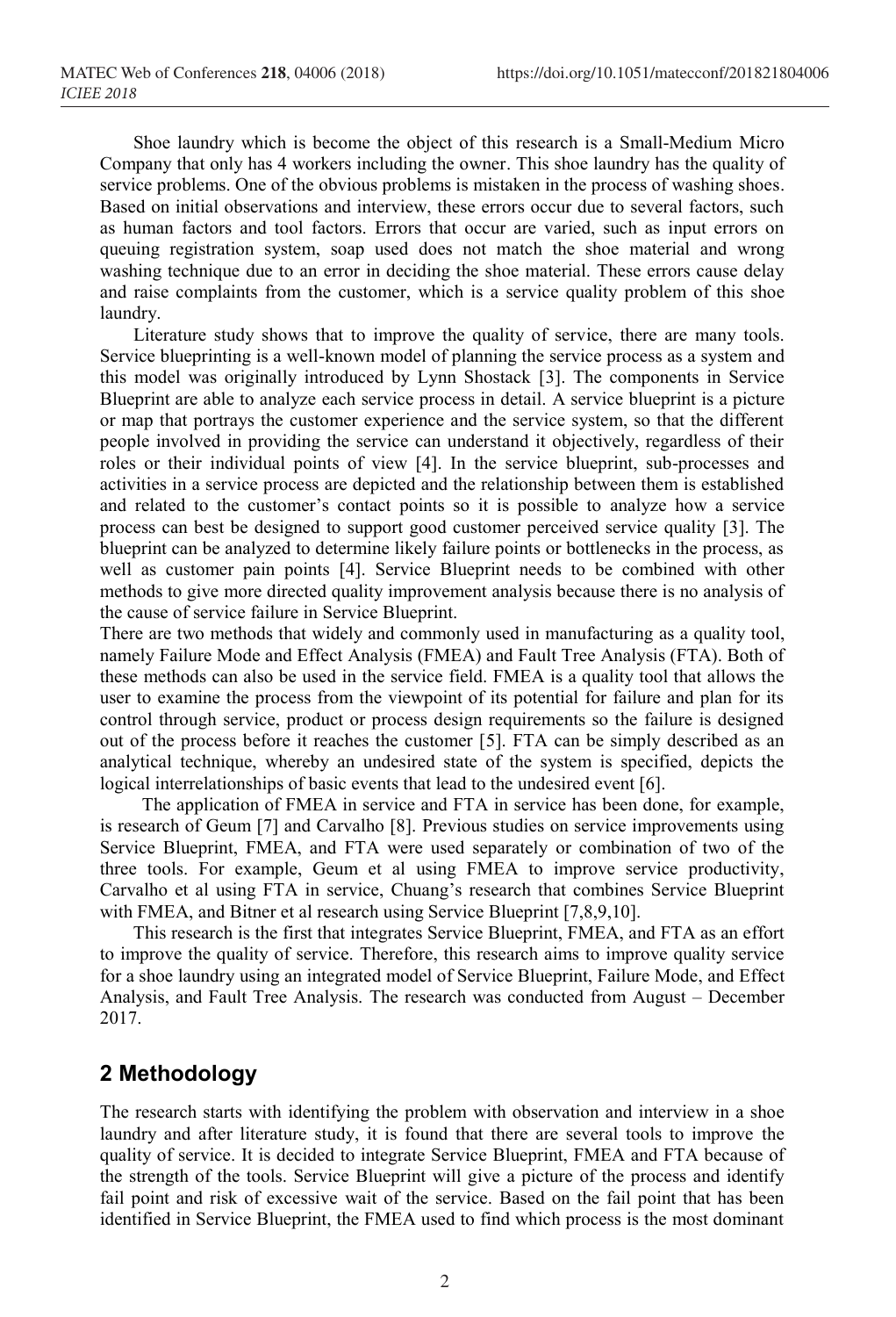cause of failure and the most urgent for improvement. The next step is using FTA to find the root cause of the failure of the dominant cause. The proposed integrated model of Service Blueprint, FMEA and FTA depict in Fig 1. After analyzing the FTA, the improvement was proposed and implemented. Service failure before and after implementation was compared to see the improvements.



**Fig 1.** Proposed Integrated model of Service Blueprint, FMEA, and FTA

#### **3 Data Collection and Analysis**

A brief description of the shoe laundry that used in this research is that its start in 2016 with only 4 employees, and its location in Lippo Village, Karawaci, Tangerang, Indonesia. The shoe laundry offers a full cleaning service, unyellowing (whitening), recoloring, and repaint.

The first step is taken data to depict all of the processes and identify the fail points and risk of excessive wait where each process is described in the five Service Blueprint components: customer action, physical evidence, the front of stage interaction, back of stage interaction and support processes. Service Blueprint very useful to see how customer involves in the service and identify the fail point and risk of an excessive wait. The results show there are 11 fail points. There is no time data on service processes, so there is no standard time for every process. There are five processes that need to have time standard, so this research collect the data and calculate the standard time. The steps to calculating standard time took the time of the process, validate the data with a normality test, uniform test, and adequacy test, then determine the normal time and standard time. The standard time becomes standard for the shoe laundry to determine their service target time. The fail point used as input in FMEA to find the most urgent process that needs to improve first. Severity and detection value determined based on theory and discussion with the shoe laundry owner while occurrence value from observation. The FMEA table depicted in Table 1

In order to choose which failure mode that will get analyze further, the RPN value is sorted descending from largest to smallest value. The first quartile represents 25% of the highest RPN value in FMEA. The first quartile shows there are 4 processes with highest RPN, but because the  $5<sup>th</sup>$  in the list has the same RPN value with the  $4<sup>th</sup>$ , then there are 5 processes that analyze further using Fault Tree Analysis (FTA).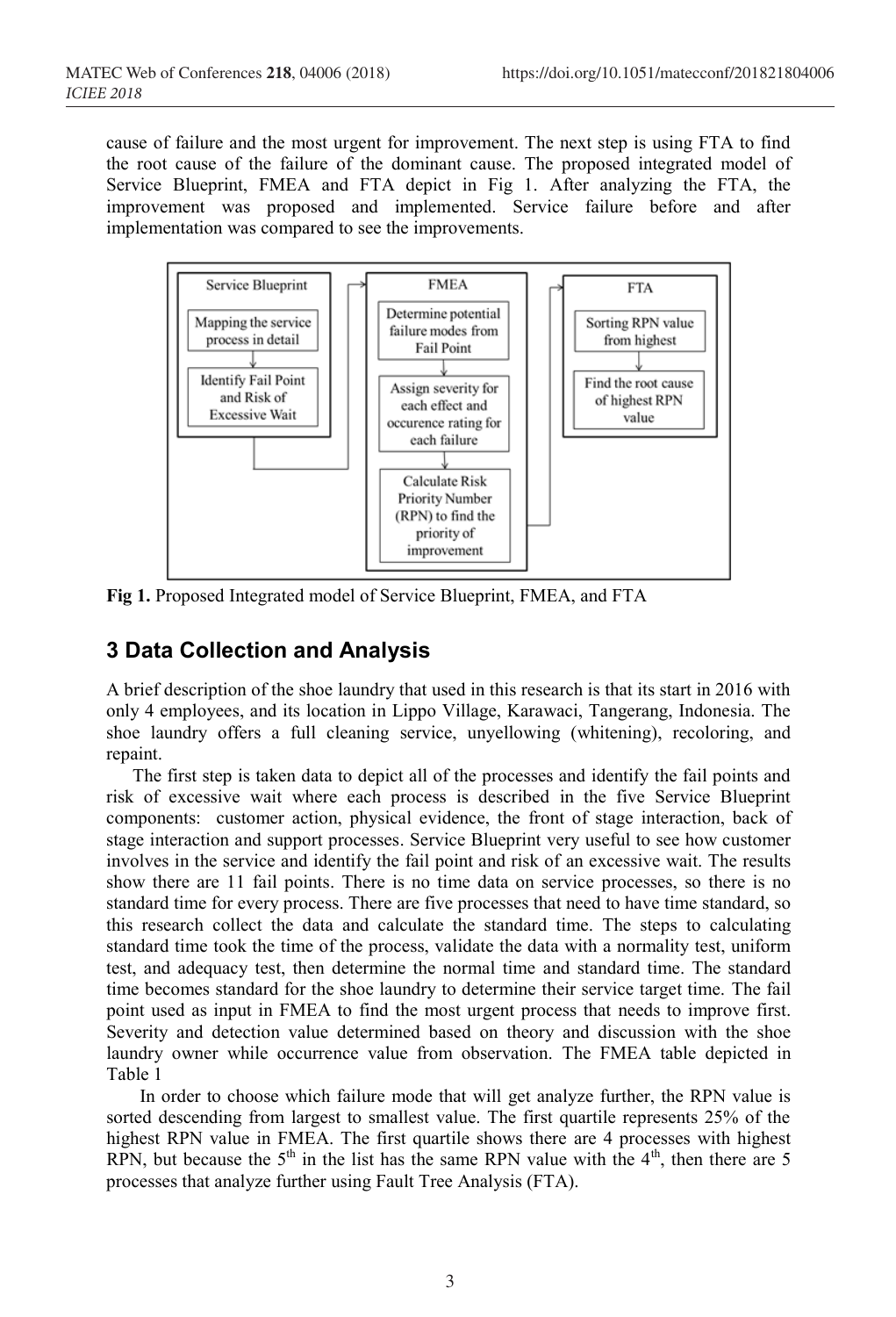| <b>Process</b>                                              | <b>Failure Mode</b>                                | <b>Failure Effect</b>                                                                               |                | <b>Severity Occurence Detection</b> |                | <b>Risk</b><br>Priority<br><b>Number</b> |
|-------------------------------------------------------------|----------------------------------------------------|-----------------------------------------------------------------------------------------------------|----------------|-------------------------------------|----------------|------------------------------------------|
| Input data (customer<br>data, shoes data, shoes<br>service) | Wrong input data in the<br>system                  | Wrong printed receipt                                                                               | 7              | 8                                   | 3              | 168                                      |
| Give receipt that also as<br>slip to took the shoes         | Give the wrong receipt                             | Causing confusion to<br>customer and employee                                                       | 9              | 1                                   | 3              | 27                                       |
| Brushing the shoes (upper<br>with soap "A" and sole         | Damaged shoes                                      | Customer<br>dissappointed/angry                                                                     | 7              | 1                                   | 2              | 14                                       |
| with soap "B")                                              | Shoes still dirty                                  | Rework                                                                                              | 4              | 10                                  | $\overline{c}$ | 80                                       |
| Removing spot from<br>rubber surface (usually<br>the sole)  | There is still spot                                | Rework                                                                                              | 5              | 1                                   | 3              | 15                                       |
| Brushing inner sole and<br>shoelace with soap "C"           | Insole or shoelace<br>broken                       | Customer<br>dissappointed/angry                                                                     | $\overline{7}$ | 1                                   | $\overline{c}$ | 14                                       |
| Quality control                                             | Insole or shoelace still<br>dirtv                  | Rework                                                                                              | 4              | 9                                   | 3              | 108                                      |
|                                                             | Dirty shoes pass the<br>inspection                 | There is still spot                                                                                 | $\overline{2}$ | 9                                   | 4              | 72                                       |
| Call the customer (mostly<br>Whatsapp)                      | Call the wrong<br>customer                         | Causing confusion to<br>customer and employee                                                       | 1              | 1                                   | 4              | $\overline{4}$                           |
| Give the finished shoes                                     | Give the wrong finished<br>shoes                   | Causing confusion to<br>customer and employee                                                       | 5              | 1                                   | 2              | 10                                       |
| Write the address                                           |                                                    | The courier got lost so<br>Input the wrong address the delivery time is longer<br>than it should be | 5              | 8                                   | $\overline{c}$ | 80                                       |
| Packing the finished<br>shoes                               | Misplacement the shoes<br>when packing             | Shoes damaged or dirty                                                                              | 5              | 1                                   | 2              | 10                                       |
|                                                             | The courier got lost                               | Delay in delivery                                                                                   | $\varsigma$    | 10                                  | 5              | 250                                      |
| Send the shoes                                              | Time delivery not<br>appropriate with<br>agreement | Customer is not at<br>home/place                                                                    | 5              | 1                                   | 4              | 20                                       |

**Table 1.** Failure Mode Effect Analysis

FTA used to find the root cause of failure to generate a logical solution to solve the problems. Each FTA made based on the results of discussions with the owner of the shoe laundry and the employee.

1. FTA for The courier got lost

There is 4 basic events (root cause) of the courier got lost. The first is the lack of knowledge of employees of the intended address. The second root is a human error caused by having health problems or personal problems that interfere with his thinking while working. Through the results of interviews with all employees, personal problems that have occurred is a family problem that ends up becoming a financial problem. Next root is because the previous process inputs the wrong address. The fourth root is a guided error in the GPS application. Every courier who delivered always using GPS applications so that this GPS application becomes crucial. There are 3 causes of error in the GPS application, the first one is because the GPS does not lead to the appropriate path, this can be due to any repair or closure or change of the road because the GPS is not updated. Guidance errors in the GPS application can also be caused by a human error due to incorrect enter the address or wrong destination address.

2. FTA for Wrong input data in the system

The next type of error is an error entering data into the system. This can lead to a lot of errors in subsequent processes, one of which is the shoe washing process that will be discussed on the next FTA. There are several causes of the process error, that is because it is caused by the employee mishears or the customer is giving the wrong info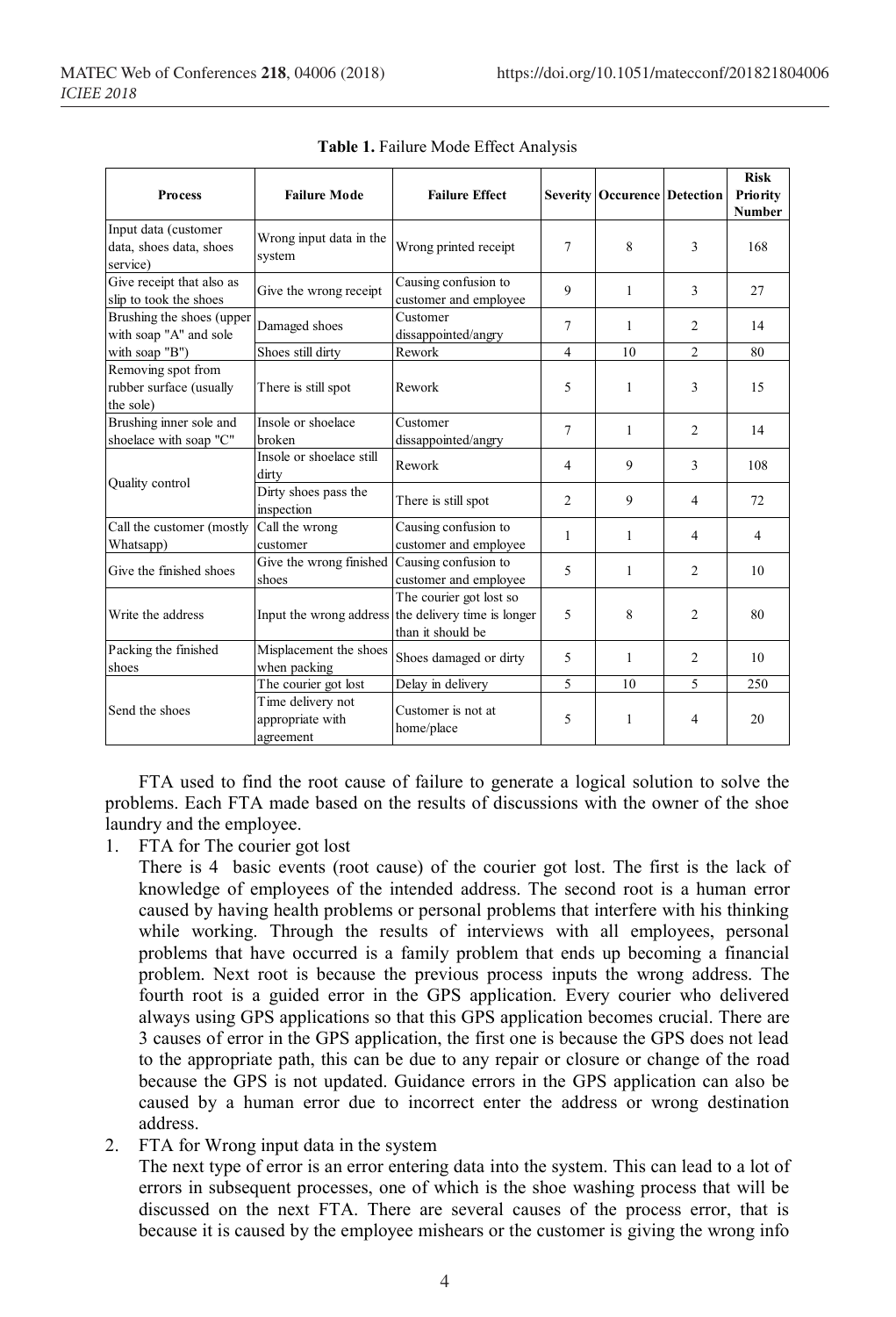or not complete info, otherwise, it could be employees not focus when entering data to the system due to physical health problems or personal problems. Another cause is the lack of employee knowledge of the types of shoes. This can be due to lack of training from the owner or also because of the lack of guidance for the employee.

- 3. FTA for Insole or shoelaces still dirty The root cause is the same with shoes still dirty, the difference is that the shoelaces and insole have the same washing treatment, so there is no cause of wrong input data.
- 4. FTA for shoes still dirty
	- This is caused by two major factors namely internal and external. The external factor is from the customer itself, where the shoes already damaged or too dirty and have a permanent stain. This can cause all efforts to clean these shoes is not optimal. Internal factor is an error in the process of washing the shoe itself, this is caused by several factors. The first factor is the lack of supervision, this has the potential to make employees do with perfunctory. The next cause is the focus of employees disturbed due to health problems or personal problems. Next is because the employee is poorly trained in brushing shoes. The cause of the next brushing error is the error of the brushing method, in the process of Full Cleaning Service, the shoes are divided into three, namely general shoes, leather shoes, and suede shoes. The three shoes have their own brushes and slightly different washing ways, this error can be caused by two things, the first is incorrect data entry to the system, because when viewing the Service Blueprint, data input to the system are name and type of shoes, if this is wrong, it cause the wrong choice of washing method. The second error is a mistake to read the SOP order that becomes a guide for washing employees to wash shoes or the employee misread. The next cause is a brush tool that does not work optimally, this could be due to a tool that has been damaged or the tool has never been check periodically.

5. FTA for Input the wrong address

Errors in the process write the address may cause errors in shoe delivery processes that have been discussed in previous FTAs. Record errors can occur because employees are less focused in recording, even though the info provided is correct and the employee heard correctly. This is because employees have health problems or personal problems that interfere with his mind that has been discussed in the previous FTA. The second cause is the conventional method of recording. Viewing Service Blueprint in attachment 1, the process of recording the address is done via phone, this causes 2 errors that lead to wrong in recording the address, the employee is mishearing the info and the customer is giving wrong information. The manual input can cause confusion, lost, and untidy.

There is 6 suggestion based on the root cause that has been identified with FTA and after discussed with the owner, and they agree to implement the suggestion. After 2 weeks of implementation, the error was measured in each process. The implementations are :

- 1. Briefing and feedback between owners and employees every day at 9.30 AM
- 2. Money lending policy for the urgent needs of the employee. This policy is welcomed by employees, but in the period of implementation, no employee has used this facilitation so the effect is not yet known.
- 3. Method of recording the customer address is changed to send location method using Google maps via WhatsApp application. This method is deemed to be effective and making the delivery process is running smoothly. The problem arises if the customer does not understand how to use send location feature and the employee need to take time to explains. In the implementation, from 50 times observation, this only happens 2 times.